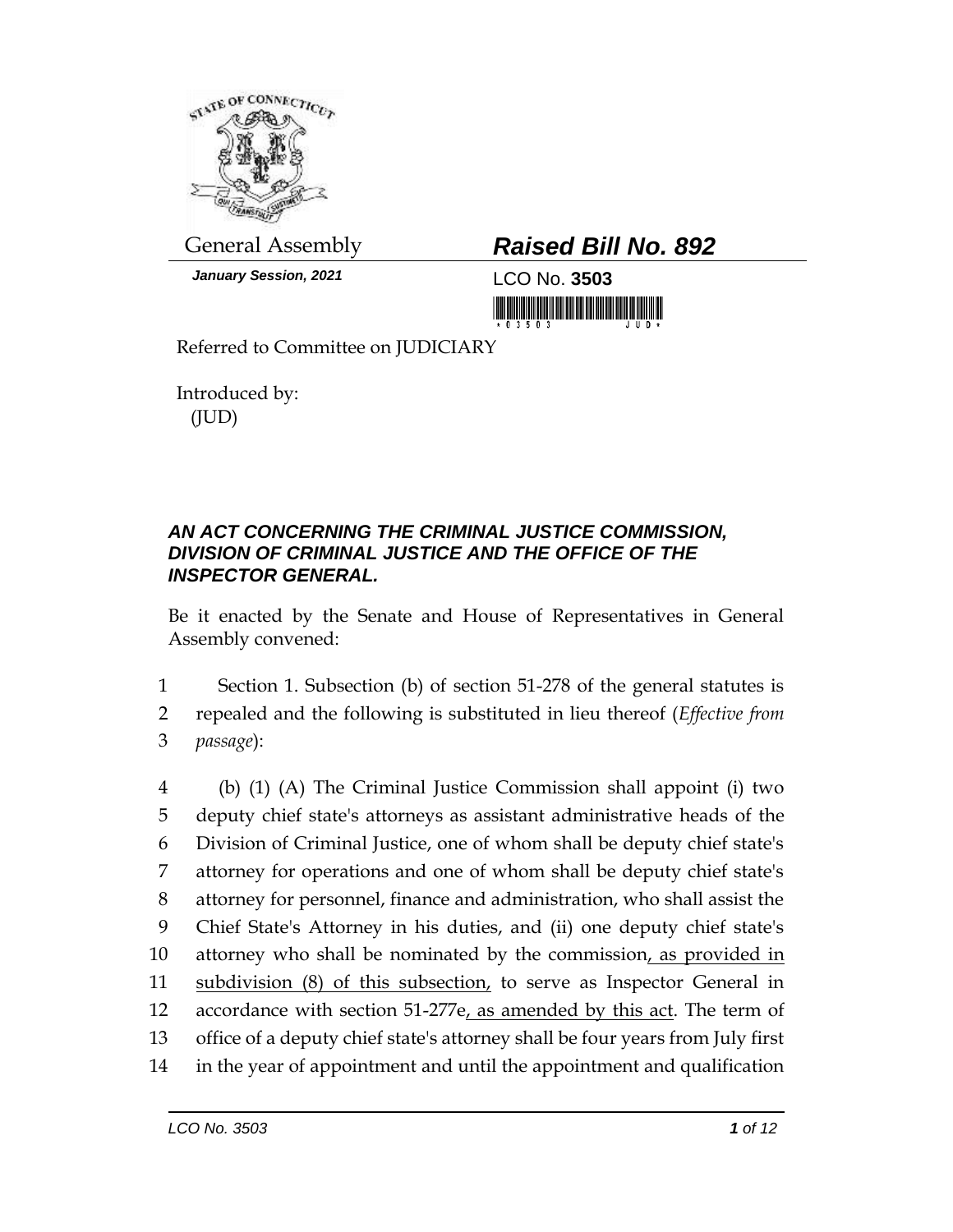of a successor unless sooner removed by the Criminal Justice Commission. The Criminal Justice Commission shall designate one deputy chief state's attorney appointed under subparagraph (A)(i) of this subsection who shall, in the absence or disqualification of the Chief State's Attorney, exercise the powers and duties of the Chief State's Attorney until such Chief State's Attorney resumes his duties. For the purposes of this subparagraph, the Criminal Justice Commission means the members of the commission other than the Chief State's Attorney. (B) The Criminal Justice Commission shall appoint a state's attorney for each judicial district, who shall act therein as attorney on behalf of the 25 state. The Criminal Justice Commission shall also appoint, from at least 26 five candidates for a single open position, or at least eight candidates for 27 two or more open positions recommended by the appropriate state's attorney and deemed qualified by the commission, as many assistant state's attorneys and deputy assistant state's attorneys on a full-time or part-time basis for each judicial district as the criminal business of the court, in the opinion of the Chief State's Attorney, may require, and the commission shall also appoint, from candidates recommended by the Chief State's Attorney and deemed qualified by the commission, as many assistant state's attorneys and deputy assistant state's attorneys as are necessary, in the opinion of the Chief State's Attorney, to assist the Chief State's Attorney. Assistant state's attorneys and deputy assistant state's attorneys, respectively, shall assist the state's attorneys for the judicial districts and the Chief State's Attorney in all criminal matters and, in the absence from the district or disability of the state's attorney or at his request, shall have and exercise all the powers and perform all the duties of state's attorney. At least three such assistant state's attorneys or deputy assistant state's attorneys shall be designated by the Chief State's Attorney to handle all prosecutions in the state of housing matters deemed to be criminal. Any assistant or deputy assistant state's attorney so designated should have a commitment to the maintenance of decent, safe and sanitary housing and, to the extent practicable, shall handle housing matters on a full-time basis. At least one assistant state's attorney shall be designated by the Chief State's Attorney to handle all prosecutions in the state of environmental matters deemed to be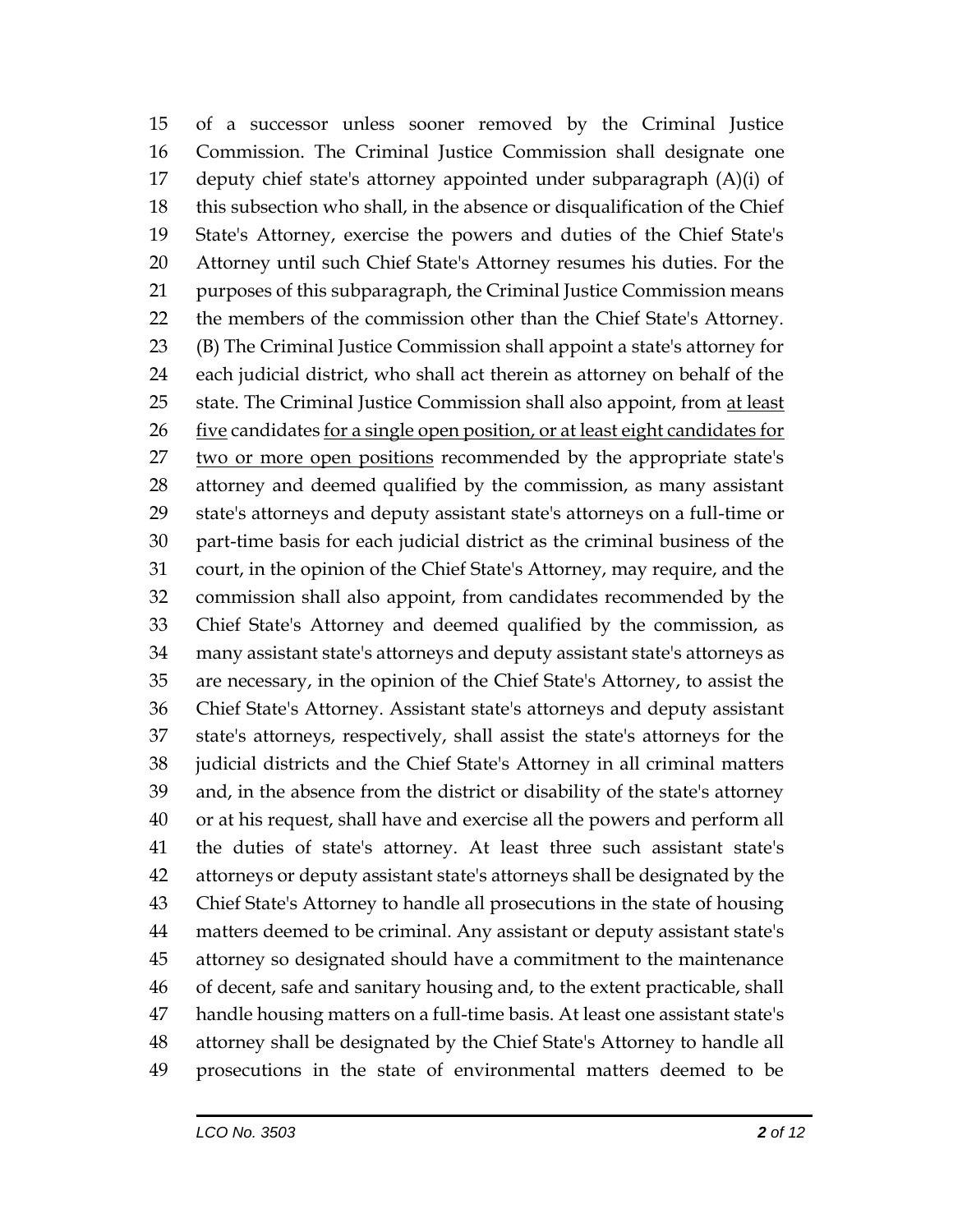criminal. Any assistant state's attorney so designated should have a commitment to protecting the environment and, to the extent practicable, shall handle environmental matters on a full-time basis. (C) The Chief State's Attorney may promote any assistant state's attorney, or deputy assistant state's attorney who assists him, and the appropriate state's attorney may promote any assistant state's attorney or deputy assistant state's attorney who assists such state's attorney in the judicial district. The Chief State's Attorney shall notify the Criminal Justice Commission of any such promotion.

 (2) On and after July 1, 1985, the Chief State's Attorney, deputy chief state's attorneys, state's attorneys, assistant state's attorneys and deputy assistant state's attorneys shall receive salaries in accordance with a compensation plan approved by the Department of Administrative Services.

 (3) Each state's attorney who, on June 30, 1973, was included in the provisions of sections 51-49, 51-287 and 51-288 may elect to continue to be so included and, each state's attorney, incumbent on July 1, 1978, who was an assistant state's attorney, chief prosecuting attorney or deputy chief prosecuting attorney on June 30, 1973, may elect to be included in sections 51-49, 51-287 and 51-288, and, in each such case, the Comptroller shall deduct from his salary five per cent thereof as contributions for the purposes of sections 51-49, 51-287 and 51-288, provided any person who has so elected may thereafter elect to participate in chapter 66 and thereupon his past contributions to the State's Attorneys' Retirement Fund shall be transferred to the State Employees Retirement Fund and he shall be credited with all prior service. All other persons appointed under the provisions of this section shall be subject to the provisions of chapter 66.

 (4) Each Chief State's Attorney, deputy chief state's attorney or state's attorney who (A) is ineligible to elect under subdivision (3) of this subsection, (B) is not subject to the provisions of chapter 66, and (C) had vested under the State Employees Retirement Fund, prior to his appointment to such office, shall vest under the State's Attorneys'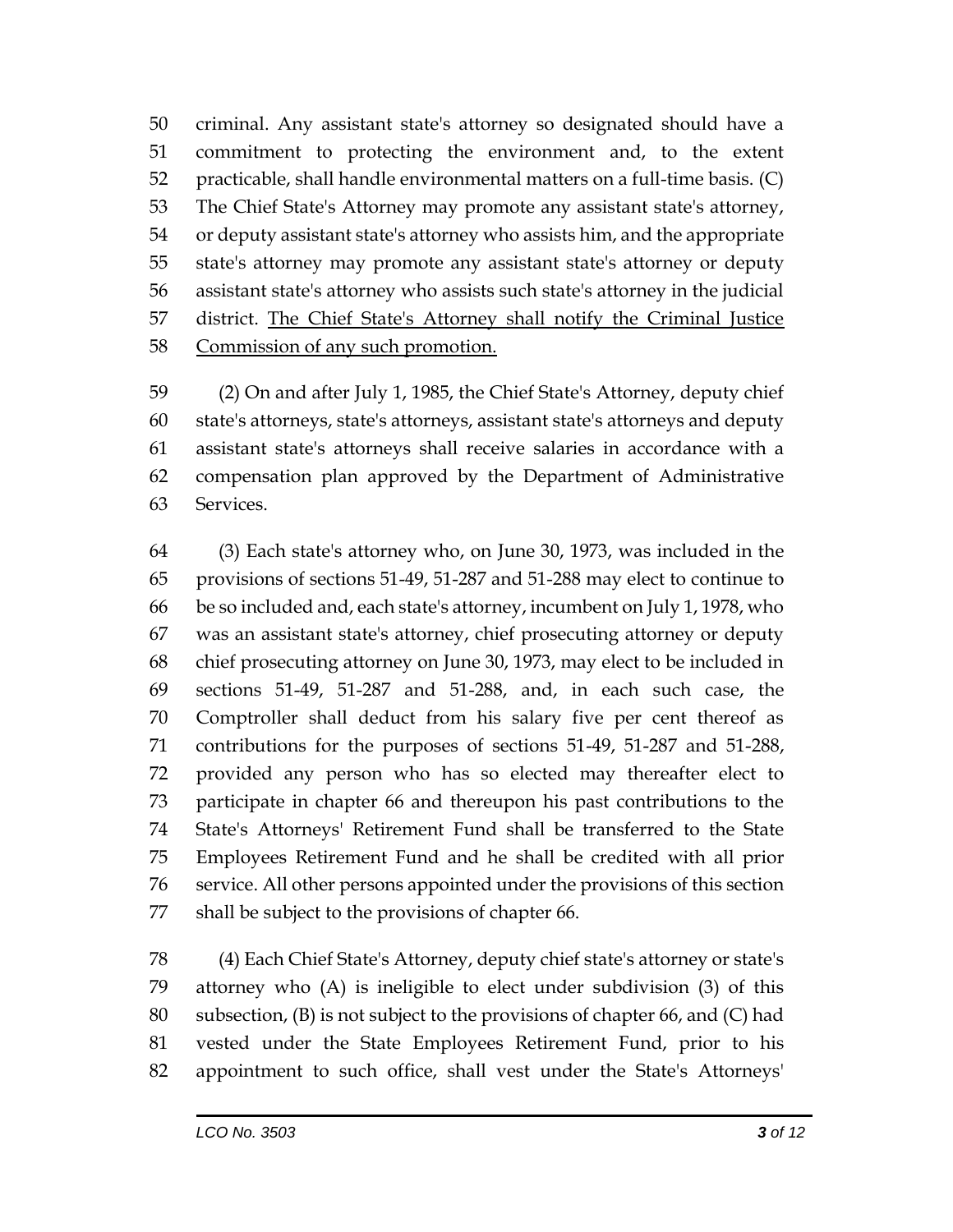Retirement Fund upon reappointment to any such office by the Criminal Justice Commission.

 (5) The several state's attorneys shall each hold office for eight years from July first and until the appointment and qualification of a successor unless sooner removed for just cause by the Criminal Justice Commission.

 (6) When any vacancy in the office of the Chief State's Attorney or the office of a state's attorney is to be filled, the commission shall make its appointment from the various recommendations of the Chief State's Attorney or the appropriate state's attorney. The commission shall determine how many recommendations they shall receive for each appointment.

 (7) Each deputy chief state's attorney and state's attorney incumbent on the date of certification by the Secretary of the State of the constitutional amendment concerning appointment of state's attorneys, shall serve the term for which he had been appointed prior to said date.

 (8) When any nomination of a deputy chief state's attorney to serve as Inspector General in accordance with section 51-277e, as amended by this act, is to be made, the commission shall make such nomination by majority vote. In the event that there is a tie vote for such nomination, 103 the Chief State's Attorney shall select the nominee from amongst the candidates in the tie position and said candidate shall be the nominee to serve as Inspector General.

 Sec. 2. Section 51-278b of the general statutes is repealed and the following is substituted in lieu thereof (*Effective October 1, 2021*):

 (a) Whenever the Criminal Justice Commission has reason to believe or is of the opinion that the Chief State's Attorney is guilty of misconduct, material neglect of duty or incompetence in the conduct of his office, it shall make such investigation as it deems proper, and shall prepare a statement in writing of the charges against such official summoning him to appear before the commission at a date named and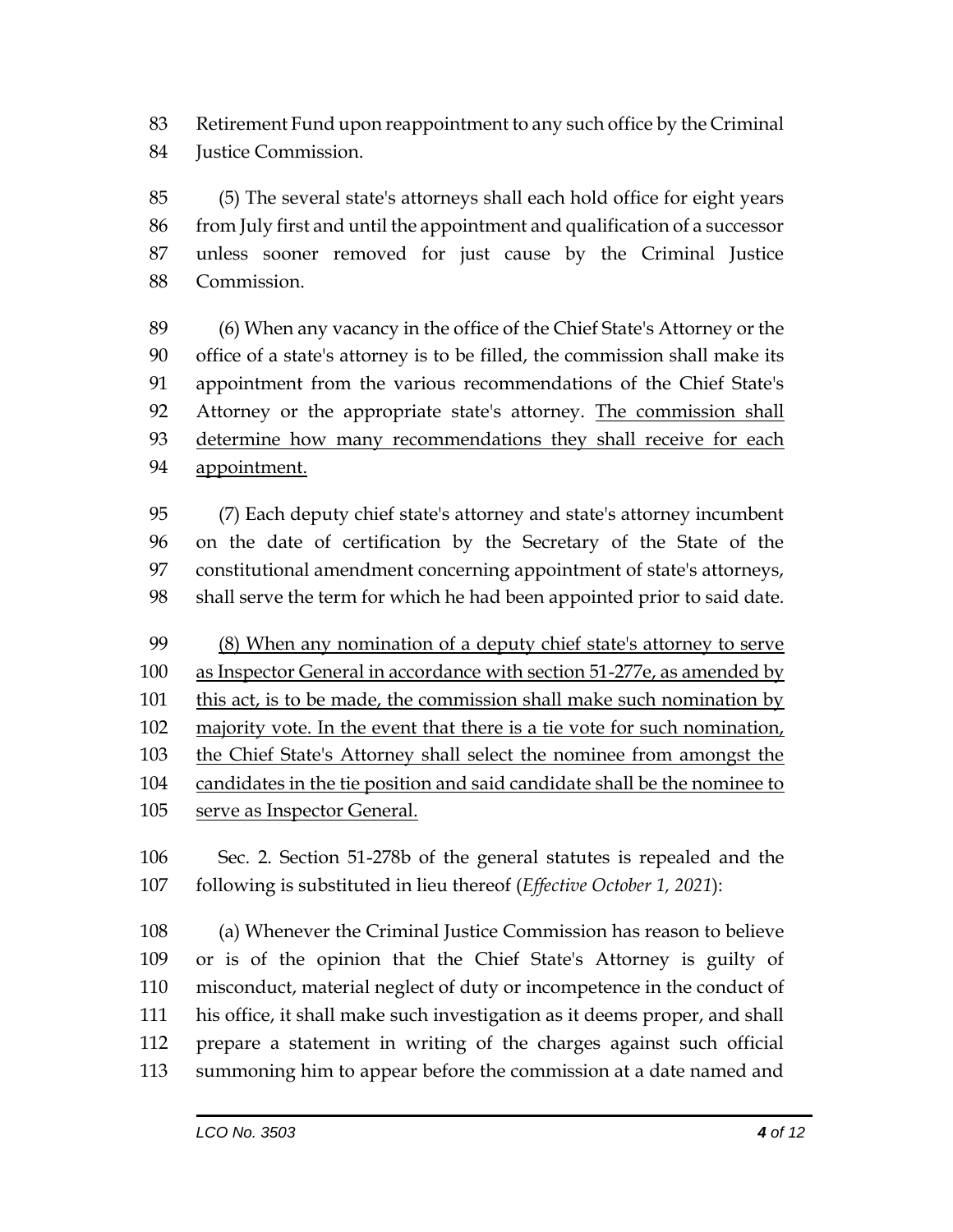show cause why he should not be removed from office. Such official shall have the right to appear with counsel and witnesses and be fully heard. If after full hearing of all evidence, the commission finds that the evidence warrants the removal of such official, the commission shall make a written order to that effect and shall cause a copy thereof to be given such official and shall also file a copy thereof with the Secretary of the State. Upon the filing of such copy with the Secretary of the State, the office held by such official shall become vacant, and the commission may thereupon proceed to fill such vacancy in the manner provided by law. For purposes of this subsection, "Criminal Justice Commission" means the members of the commission other than the Chief State's Attorney.

 (b) No deputy chief state's attorney, state's attorney, assistant state's attorney or deputy assistant state's attorney may be removed from office except by order of the Criminal Justice Commission after due notice and hearing. A recommendation for removal from office may be initiated by 130 any member of the Criminal Justice Commission, the Chief State's Attorney or the appropriate state's attorney.

 (c) The Criminal Justice Commission may discipline for just cause after due notice and hearing by reprimand, demotion or suspension with or without pay from his office up to fifteen days, a deputy chief state's attorney or state's attorney. A recommendation for discipline may be initiated by any member of the commission or the Chief State's Attorney. The Chief State's Attorney may discipline any assistant state's attorney or deputy assistant state's attorney who assists him or the appropriate state's attorney may discipline any assistant state's attorney or deputy assistant state's attorney who assists him, for just cause after due notice and hearing by reprimand, demotion or suspension with or without pay from his office. **[**up to fifteen days.**]**

 Sec. 3. Section 51-279a of the general statutes is repealed and the following is substituted in lieu thereof (*Effective October 1, 2021*):

 The Division of Criminal Justice Advisory Board is established, comprised of a member designated by the Criminal Justice Commission,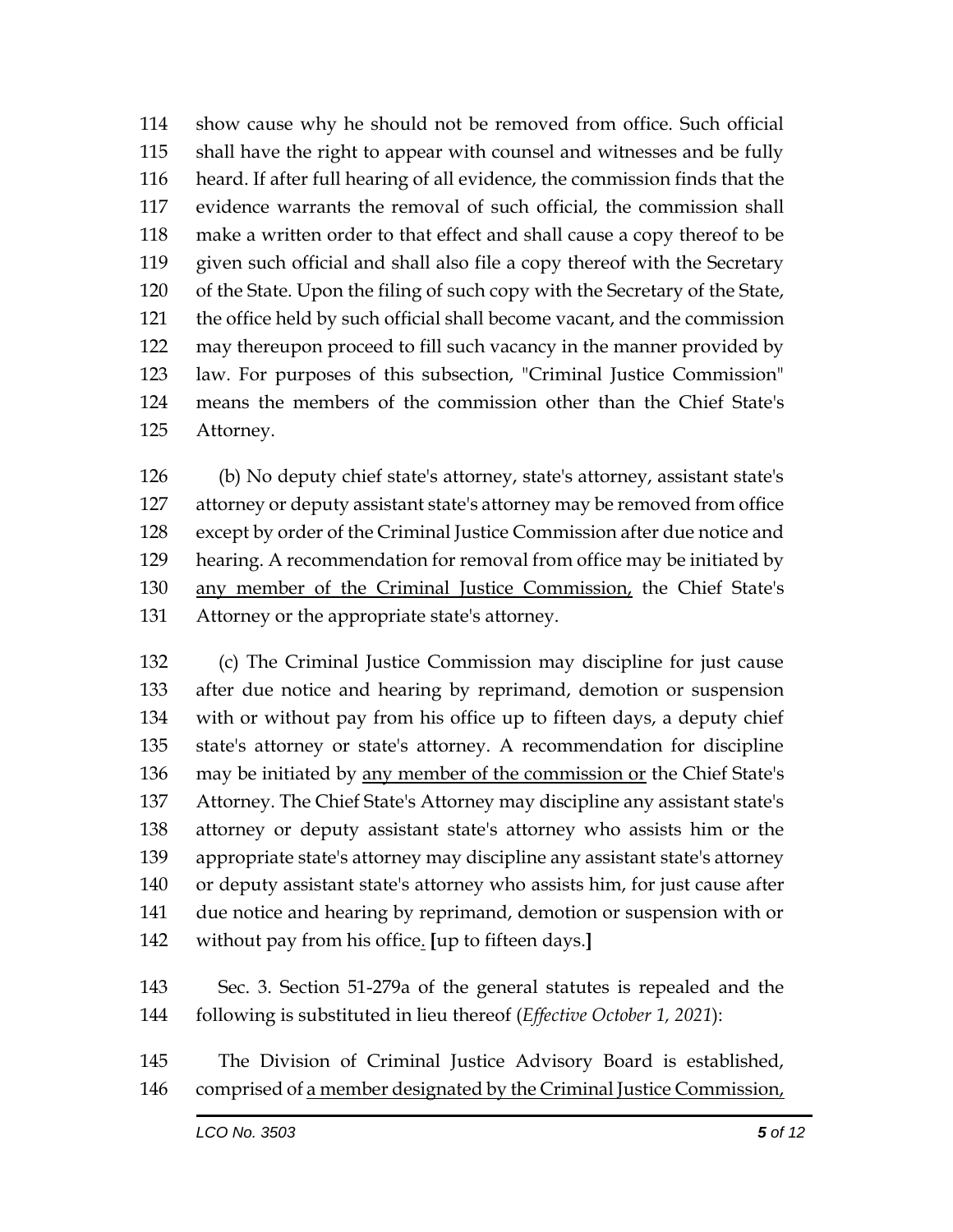the Chief State's Attorney or his designee and the state's attorney for each judicial district or his designee. The board shall meet at least once a month to advise on state-wide prosecutorial standards and guidelines and other policy matters, including peer review and resolution of conflicts. The board shall adopt such rules as it deems necessary for the conduct of its internal affairs.

 Sec. 4. Section 51-280 of the general statutes is repealed and the following is substituted in lieu thereof (*Effective October 1, 2021*):

155 The Chief State's Attorney and each state's attorney shall annually prepare a merit and performance rating for each state's attorney, assistant state's attorney and deputy assistant state's attorney and shall submit the merit and performance rating for each state's attorney, assistant state's attorney and deputy assistant state's attorney to the Criminal Justice Commission for its consideration at the time for 161 reappointing such attorneys to any new term or terms. As part of any 162 such reappointment process, the commission may call a state's attorney, assistant state's attorney or deputy assistant state's attorney before the commission for questions concerning reappointment or any other issue raised in an annual merit and performance rating.

 Sec. 5. Section 51-285 of the general statutes is repealed and the following is substituted in lieu thereof (*Effective October 1, 2021*):

 (a) The Chief State's Attorney may **[**appoint**]** recommend to the Criminal Justice Commission for appointment by said commission special assistant state's attorneys, special deputy assistant state's attorneys and special inspectors on a contractual basis for a temporary period of time.

 (b) Upon the request of the Attorney General, the Chief State's Attorney may designate any attorney requested by the Attorney General as a special assistant state's attorney to prosecute any criminal offense, except violations of titles 9, 14, 18, 29, 46a, 53 and 53a, chapters 420b and 420c of title 21a and sections 17b-97 and 17b-99. If such designation of any attorney is denied, the Chief State's Attorney shall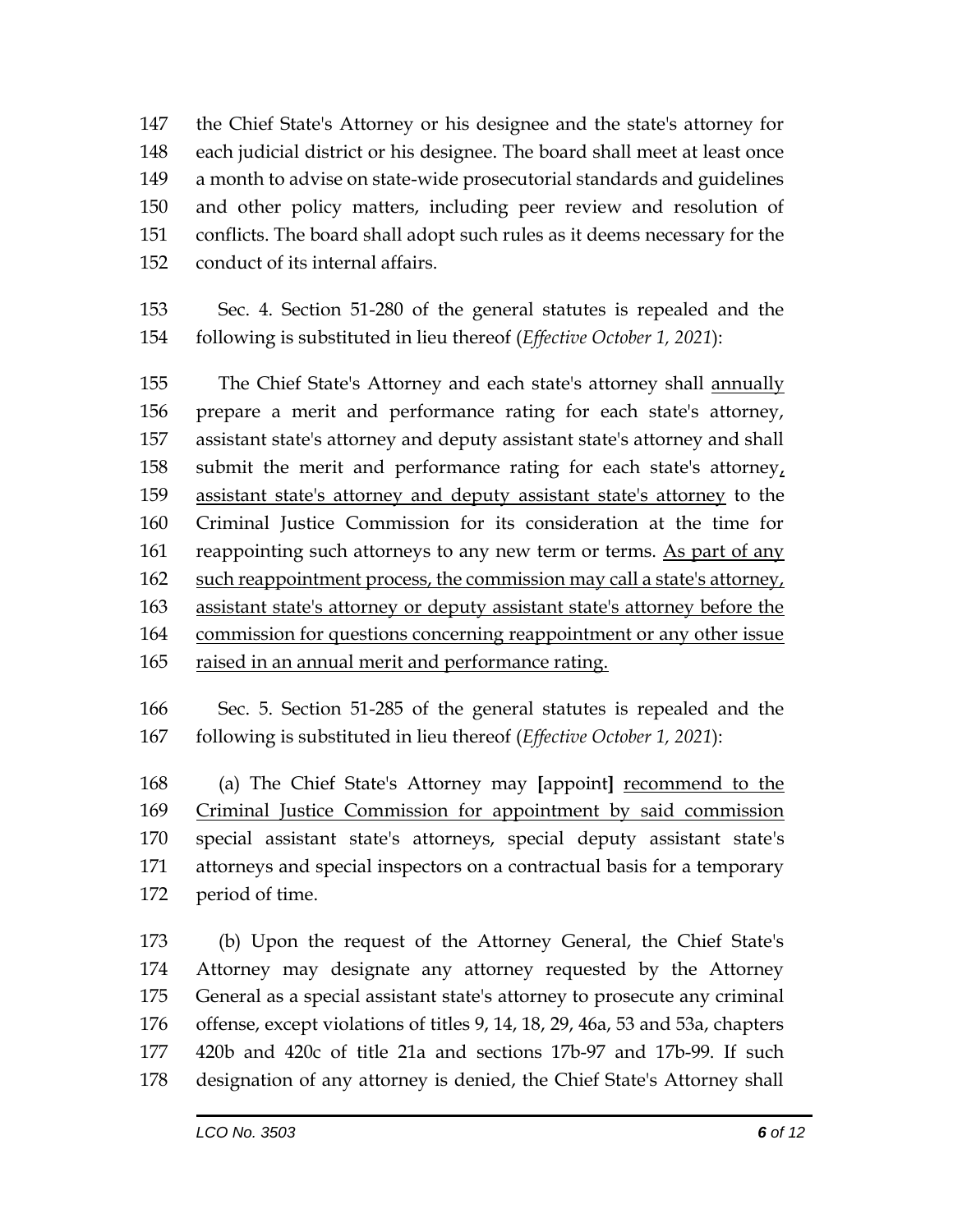state the reasons for such denial in writing.

 (c) The Chief State's Attorney may designate any assistant state's attorney from the office of the Chief State's Attorney or any other assistant state's attorney on request of the appropriate state's attorney for appointment as a special assistant United States attorney to assist in the investigation and prosecution of specific criminal matters in federal court.

 Sec. 6. Section 51-277e of the general statutes is repealed and the following is substituted in lieu thereof (*Effective from passage*):

 (a) There is established the Office of the Inspector General that shall be an independent office within the Division of Criminal Justice. Not later than **[**October 1, 2020**]** October 1, 2021, the Criminal Justice Commission established pursuant to section 51-275a shall nominate a deputy chief state's attorney **[**from within the division**]** as Inspector General who, subject to appointment by the General Assembly pursuant to subsection (c) or (d) of this section, shall lead the Office of the Inspector General. The office shall: (1) Conduct investigations of peace officers in accordance with section 51-277a, as amended by this act; (2) prosecute any case in which the Inspector General determines a peace officer used force found to not be justifiable pursuant to section 53a-22 or where a police officer or correctional officer fails to intervene in any such incident or to report any such incident, as required under subsection (a) of section 7-282e or section 18-81nn, as applicable; and (3) make recommendations to the Police Officer Standards and Training Council established under section 7-294b concerning censure and suspension, renewal, cancelation or revocation of a peace officer's certification.

206 (b) The Inspector General shall serve a term of four years from July first in the year of the appointment and until the appointment and qualification of a successor unless sooner removed by the Criminal Justice Commission. On or before the date of the expiration of the term of the Inspector General or upon the occurrence of a vacancy in the Office of the Inspector General for any reason, the Criminal Justice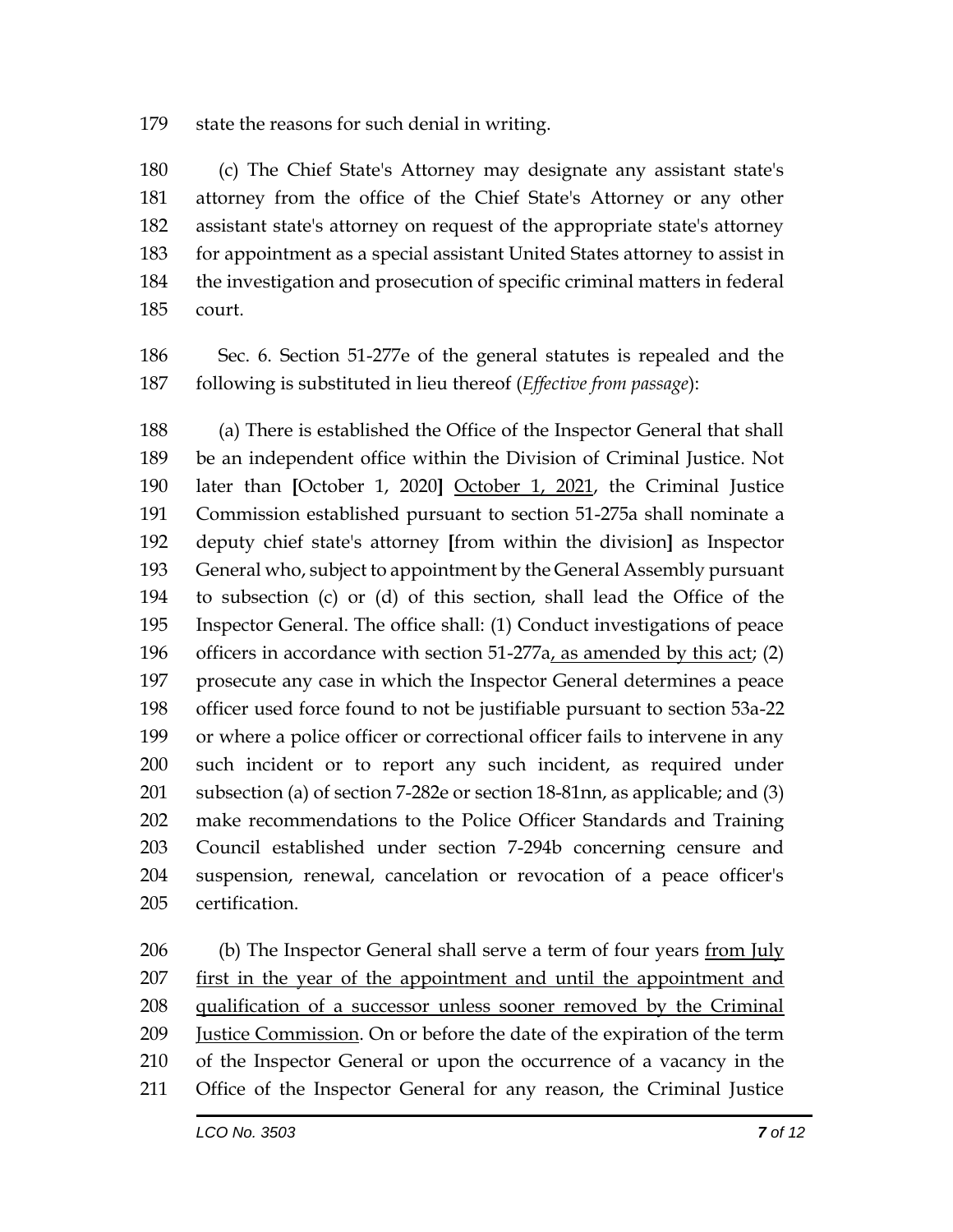Commission shall nominate a deputy chief state's attorney **[**from within the Division of Criminal Justice**]** to fill that vacancy. The commission shall not be precluded from renominating an individual who has previously served as Inspector General. The Inspector General shall, upon nomination by the commission, be appointed by the General Assembly pursuant to subsection (c) or (d) of this section.

 (c) Each nomination made by the Criminal Justice Commission to the General Assembly for Inspector General shall be referred, without debate, to the joint standing committee of the General Assembly having cognizance of matters relating to the judiciary, which shall report on the nomination not later than thirty legislative days from the time of reference, but no later than seven legislative days before the adjourning of the General Assembly. An appointment by the General Assembly of an Inspector General shall be by concurrent resolution. The action on 226 the passage of each such resolution in the House and in the Senate shall be by vote taken on the electrical roll-call device. The commission shall, not later than five days after receiving notice that a nomination for Inspector General has failed to be approved by the affirmative concurrent action of both houses of the General Assembly, make another nomination for Inspector General.

232 (d) No vacancy in the position of Inspector General shall be filled by the Criminal Justice Commission when the General Assembly is not in session unless, prior to such filling, the commission submits the name of the proposed vacancy appointee to the joint standing committee of the General Assembly having cognizance of matters relating to the 237 judiciary. Within forty-five days, the committee on the judiciary may, upon the call of either chairman, hold a special meeting for the purpose of approving or disapproving such proposed vacancy appointee by majority vote. Failure of the committee to act on such proposed vacancy appointee within such forty-five-day period shall be deemed to be an approval. Any appointment made pursuant to this subsection shall be in effect until the sixth Wednesday of the next regular session of the General Assembly, and until a successor is appointed.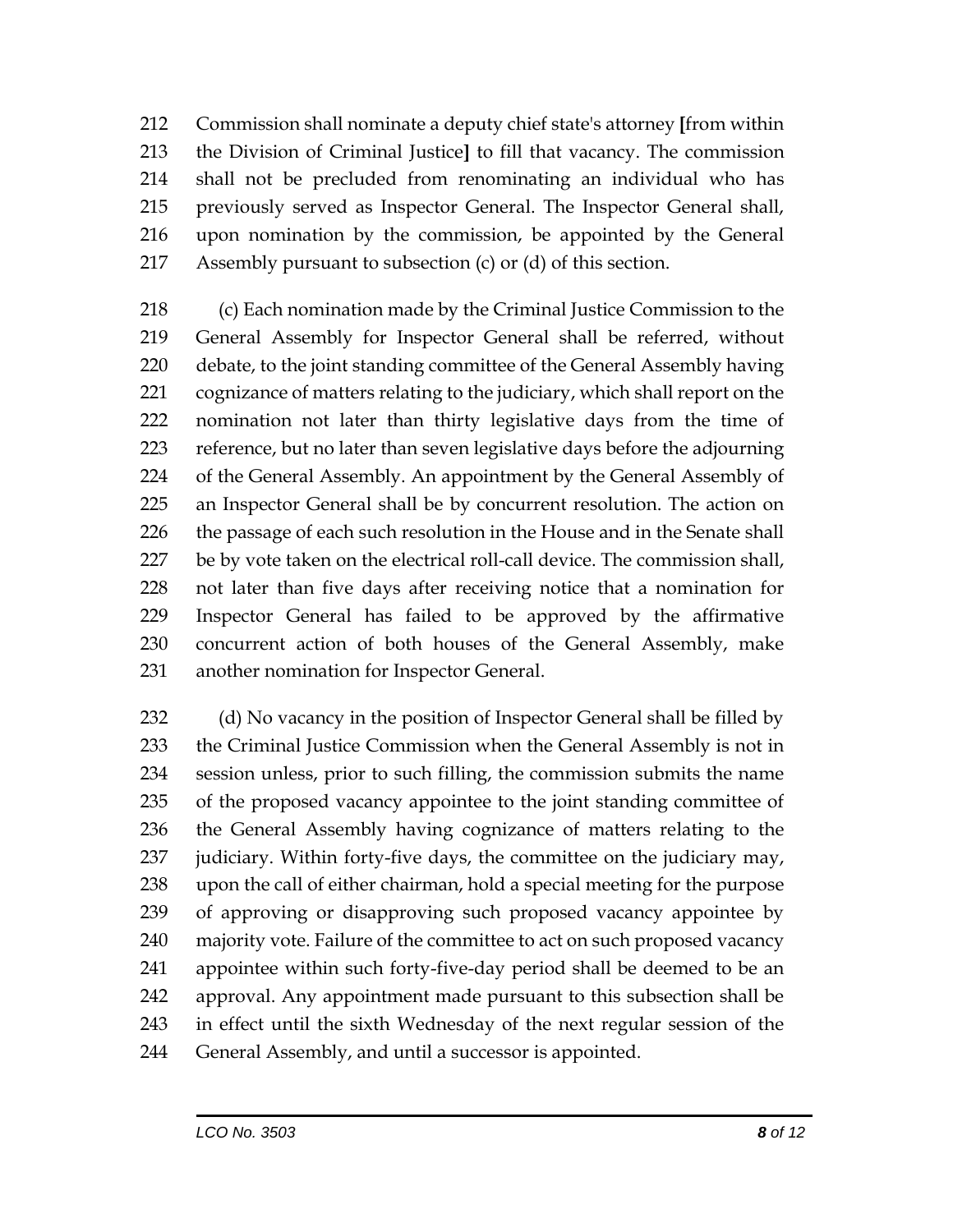(e) A deputy chief state's attorney nominated for the position of Inspector General by the Criminal Justice Commission shall serve as interim Inspector General pending appointment by the General Assembly.

 (f) An Inspector General may be removed or otherwise disciplined only in accordance with section 51-278b, as amended by this act.

 (g) The Inspector General may issue subpoenas to municipalities, law enforcement units, as defined in section 7-294, the Department of Correction and any employee or former employee of the municipality, unit or department (1) requiring the production of reports, records or other documents concerning an investigation described in subsection (a) of this section that is undertaken by the Inspector General, and (2) compelling the attendance and testimony of any person having knowledge pertinent to such investigation.

 (h) A chief of police of a municipality, the Commissioner of Emergency Services and Public Protection or the Commissioner of Correction may refer and the Inspector General shall accept any such referral of an incident described in subsection (a) of this section for purposes of an investigation.

 (i) The Office of the Inspector General shall be at a location that is separate from the locations of the Office of the Chief State's Attorney or any of the state's attorneys for the judicial districts.

 (j) The Inspector General may employ necessary staff to fulfil the duties of the Office of the Inspector General described in subsection (a) of this section. Such staff shall be selected **[**from staff of the Division of Criminal Justice**]** by the Inspector General and shall include, but not be limited to, an assistant state's attorney or a deputy assistant state's attorney, an inspector and administrative staff. As needed by and upon request of the Inspector General, the Office of the Chief State's Attorney shall ensure assistance from additional assistant state's attorneys or deputy assistant state's attorneys, inspectors and administrative staff.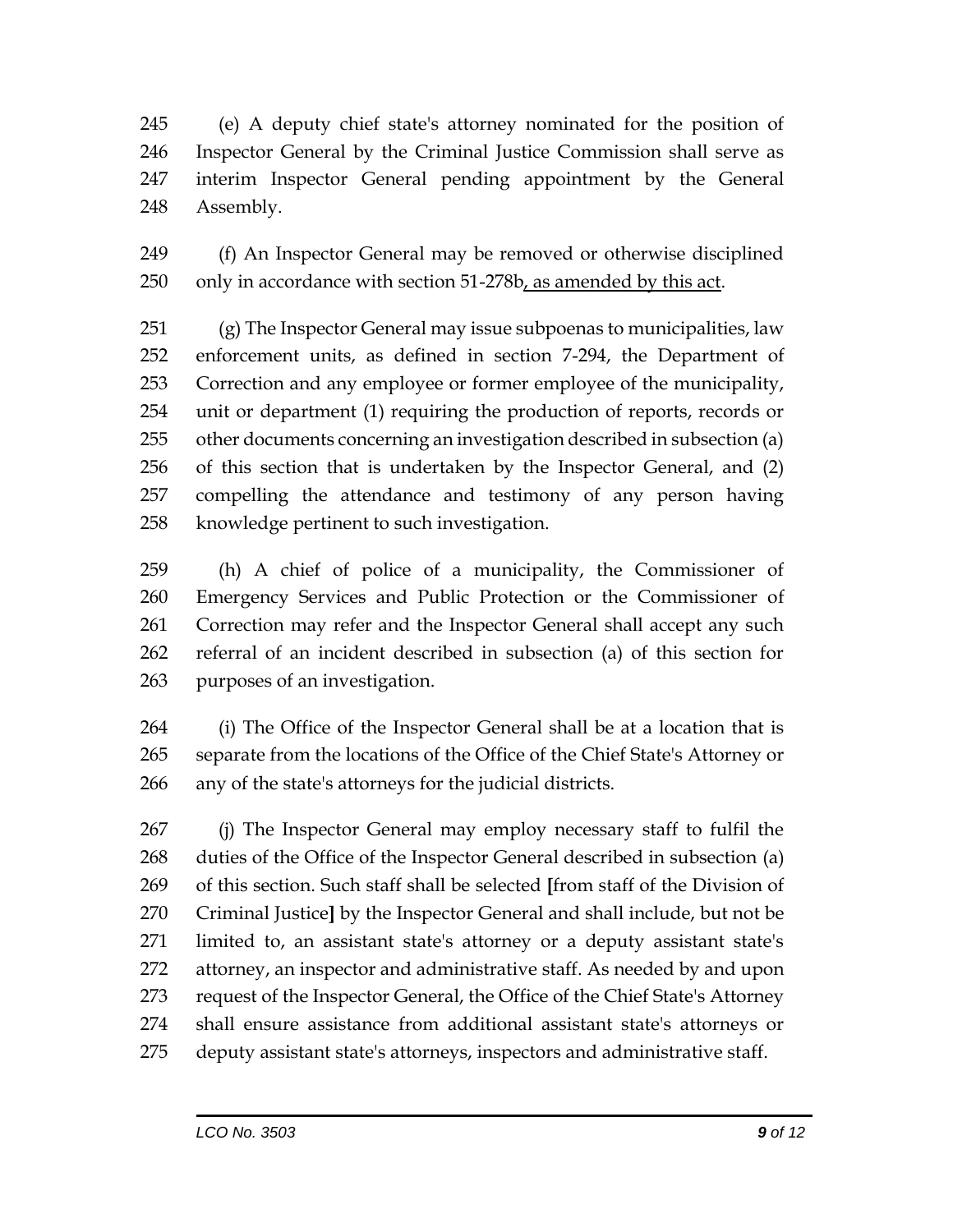(k) The Inspector General and any staff employed by the Office of the 277 Inspector General, who was previously employed within the Division of Criminal Justice and who is not in a bargaining unit established pursuant to sections 5-270 to 5-280, inclusive, shall, upon completion of employment with the office of the Inspector General be transferred back to the **[**Division of Criminal Justice**]** division into a position equivalent or comparable to the position such person held in the division prior to being employed by the Office of the Inspector General. Upon such transfer back to the division, such person shall be compensated at the same level such person was compensated immediately prior to being transferred back to the division.

 Sec. 7. Section 51-277a of the general statutes is repealed and the following is substituted in lieu thereof (*Effective from passage*):

 (a) (1) Whenever a peace officer, in the performance of such officer's duties, uses physical force upon another person and such person dies as a result thereof or uses deadly force, as defined in section 53a-3, upon another person, the **[**Inspector General shall investigate and determine**]** Division of Criminal Justice shall cause an investigation to be made and the Inspector General shall have the responsibility of determining whether the use of physical force by the peace officer was justifiable under section 53a-22.

 (2) (A) Except as provided under subdivision (1) of this subsection, whenever a person dies in the custody of a peace officer or law enforcement agency, the Inspector General shall investigate and determine whether physical force was used by a peace officer upon the deceased person, and if so, whether the use of physical force by the peace officer was justifiable under section 53a-22. If the Inspector General determines the deceased person may have died as a result of **[**a possible**]** criminal action not involving the use of force by a peace officer, the Inspector General shall refer such case to the **[**Division of Criminal Justice**]** Chief State's Attorney or state's attorney for potential prosecution.

(B) Except as provided under subdivision (1) of this subsection or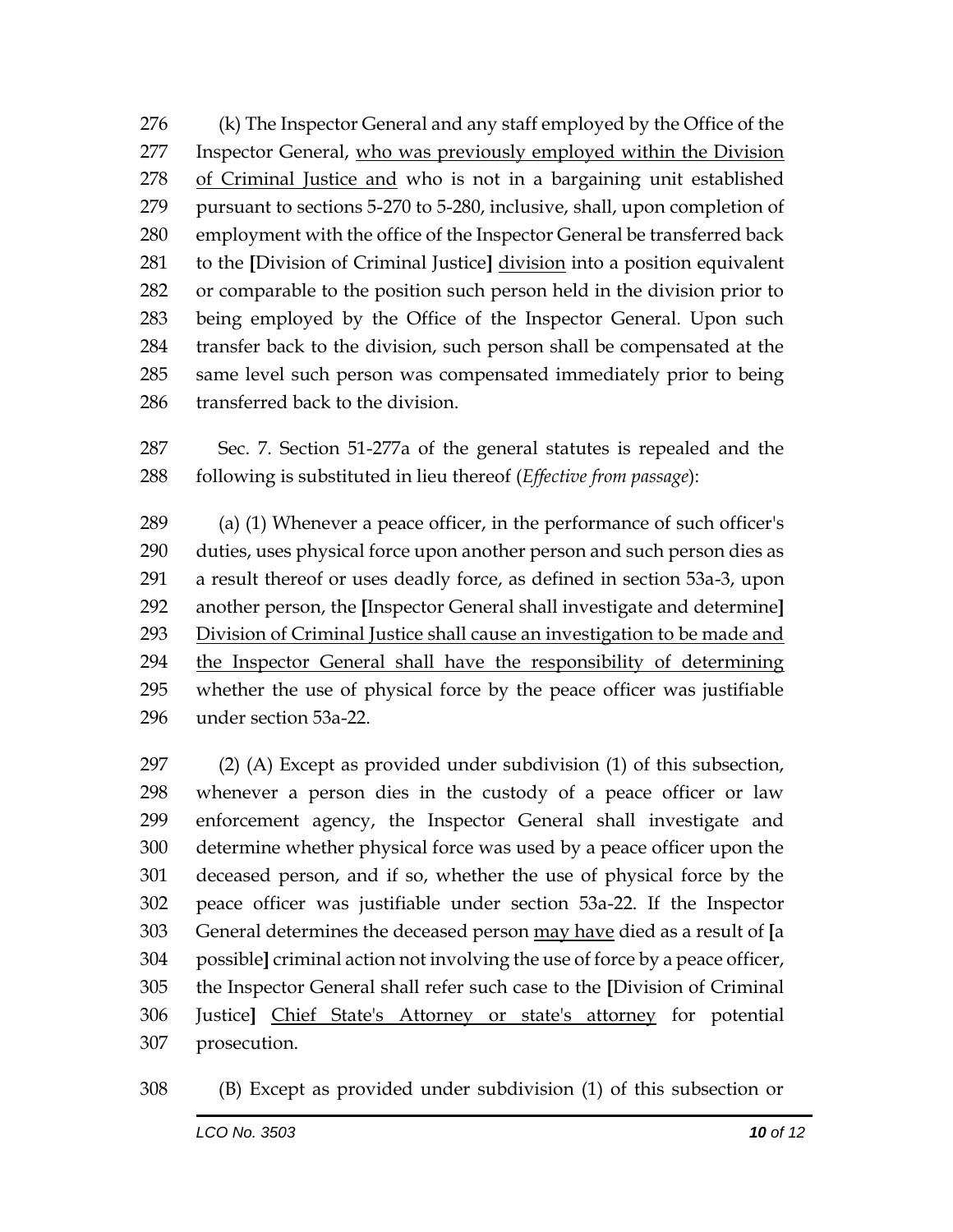subparagraph (A) of subdivision (2) of this subsection, whenever a person dies in the custody of the Commissioner of Correction, the Inspector General shall investigate and determine whether the deceased person may have died as a result of **[**a possible**]** criminal action, and if so, refer such case to the **[**Division of Criminal Justice**]** Chief State's Attorney or state's attorney for potential prosecution.

 (3) The Inspector General shall request the appropriate law enforcement agency to provide such assistance as is necessary to **[**determine the circumstances of an incident investigated**]** investigate and make a determination under subdivision (1) or (2) of this subsection.

 (4) Whenever a peace officer, in the performance of such officer's 321 duties, uses physical force or deadly force upon another person and such person dies as a result thereof, the Inspector General shall complete a preliminary status report that shall include, but need not be limited to, (A) the name of the deceased person, (B) the gender, race, ethnicity and age of the deceased person, (C) the date, time and location of the injury causing such death, (D) the law enforcement agency involved, (E) the status on the toxicology report, if available, and (F) the death certificate, if available. The Inspector General shall complete the report and submit a copy of such report not later than five business days after the cause of the death is available to the Chief State's Attorney and, in accordance with the provisions of section 11-4a, to the joint standing committees of the General Assembly having cognizance of matters relating to the judiciary and public safety.

 (b) Upon the conclusion of the investigation of the incident, the Inspector General shall file a report with the Chief State's Attorney which shall contain the following: (1) The circumstances of the incident, (2) a determination of whether the use of physical force by the peace 338 officer was justifiable under section 53a-22, and (3) any recommended future action to be taken by the Office of the Inspector General as a result of the incident. The Chief State's Attorney shall provide a copy of the report to the chief executive officer of the municipality in which the